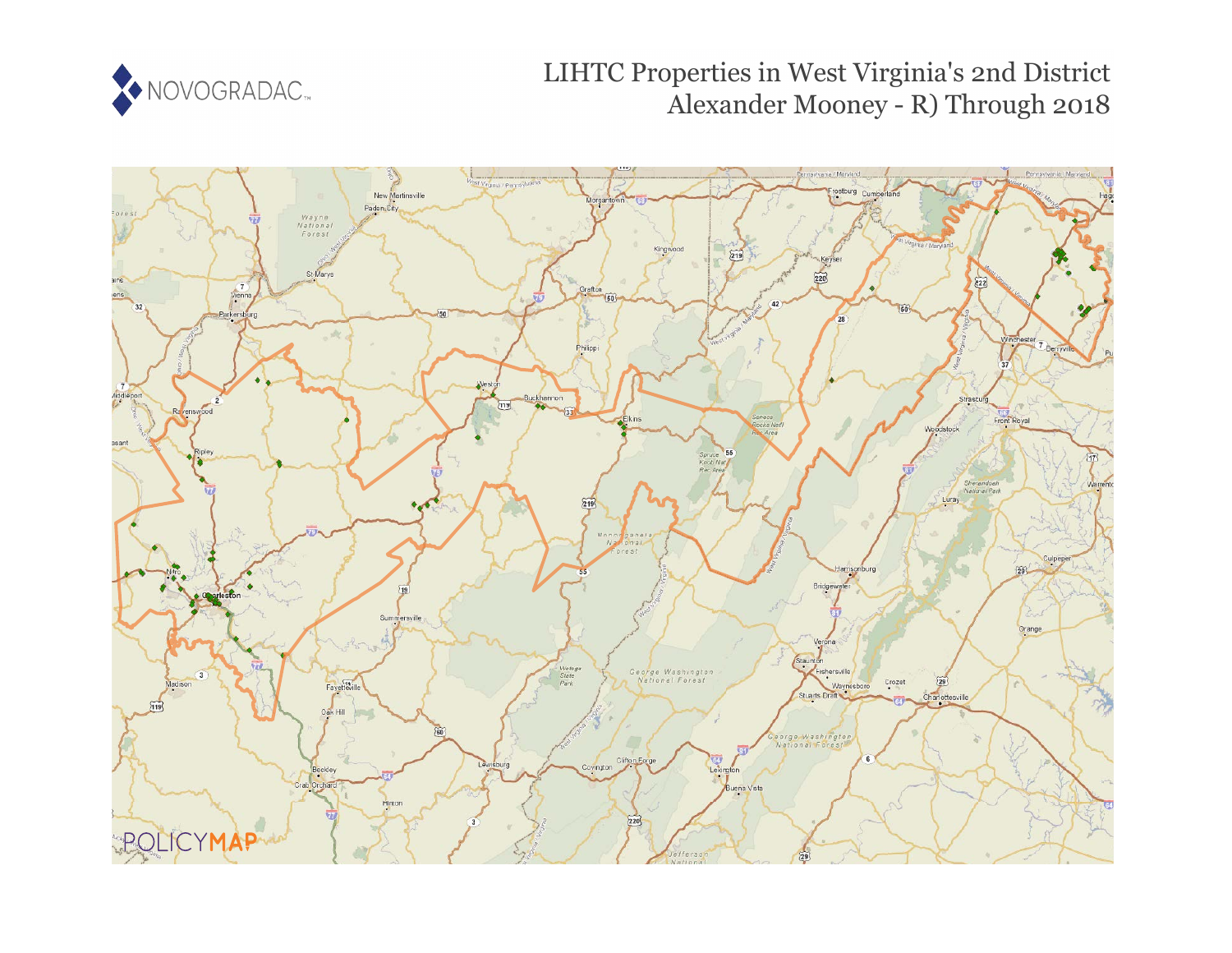| <b>Project Name</b>                    | <b>Address</b>                   | City                | <b>State</b> | <b>Zip Code</b> | Nonprofit<br><b>Sponsor</b> | <b>Allocation</b><br>Year | <b>Annual</b><br><b>Allocated</b><br><b>Amount</b> | <b>Year Placed</b><br>in Service | <b>Construction Type</b> | <b>Total</b><br><b>Units</b> | Low<br>Income<br><b>Units</b> | <b>Rent</b> or<br><b>Income</b><br><b>Ceiling</b> | <b>Credit</b><br>Percentage             | Tax-<br><b>Exempt</b><br><b>Bond</b> | <b>HUD Multi-Family</b><br><b>Financing/Rental</b><br><b>Assistance</b> |
|----------------------------------------|----------------------------------|---------------------|--------------|-----------------|-----------------------------|---------------------------|----------------------------------------------------|----------------------------------|--------------------------|------------------------------|-------------------------------|---------------------------------------------------|-----------------------------------------|--------------------------------------|-------------------------------------------------------------------------|
| <b>BAKER HEIGHTS II APTS</b>           | 85 MEGAN ST                      | KEARNEYSVILLE WV    |              | 25430           |                             | Insufficient<br>Data      | $\$0$                                              | Insufficient<br>Data             | Not Indicated            | $32\,$                       | $\mathbf 0$                   |                                                   | Not Indicated                           |                                      |                                                                         |
| <b>CHARLES TOWN LP V</b>               | 44 NEW SYCAMORE CIR CHARLES TOWN |                     | WV           | 25414           |                             | Insufficient<br>Data      | $\$0$                                              | Insufficient<br>Data             | Not Indicated            | 40                           | $\mathbf 0$                   |                                                   | Not Indicated                           |                                      |                                                                         |
| <b>CHARLES TOWN LP VI</b>              | 19 HICKORY TREE CT               | <b>CHARLES TOWN</b> | WV           | 25414           |                             | Insufficient<br>Data      | $\$0$                                              | Insufficient<br>Data             | Not Indicated            | 50                           | $\boldsymbol{0}$              |                                                   | Not Indicated                           |                                      |                                                                         |
| CRH 1 PUBLIC HOUSING                   | 711 PATRICK ST                   | CHARLESTON          | WV           | 25387           |                             | Insufficient<br>Data      | $\$0$                                              | Insufficient<br>Data             | Not Indicated            | 44                           | $\mathbf 0$                   |                                                   | Not Indicated                           |                                      |                                                                         |
| CRH 2 SECTION 8 PBV                    | 101 MCVEY WAY                    | <b>CHARLESTON</b>   | WV           | 25387           |                             | Insufficient<br>Data      | $\$0$                                              | Insufficient<br>Data             | Not Indicated            | 44                           | $\mathbf 0$                   |                                                   | Not Indicated                           |                                      |                                                                         |
| CRH 3 WASHINGTON MANOR &<br>LITTLEPAGE | 100 IDA MAE WAY                  | <b>CHARLESTON</b>   | WV           | 25301           |                             | Insufficient<br>Data      | ${\bf S0}$                                         | Insufficient<br>Data             | Not Indicated            | 96                           | $\mathbf 0$                   |                                                   | Not Indicated                           |                                      |                                                                         |
| CRH 4 ORCHARD ELDERLY                  | 321 COPENHAVER DR                | CHARLESTON          | WV           | 25387           |                             | Insufficient<br>Data      | $\$0$                                              | Insufficient<br>Data             | Not Indicated            | 12                           | $\mathbf 0$                   |                                                   | Not Indicated                           |                                      |                                                                         |
| CRH 5 WASHINGTON MANOR                 | 117 CLARK DR                     | CHARLESTON          | WV           | 25301           |                             | Insufficient<br>Data      | $\$0$                                              | Insufficient<br>Data             | Not Indicated            | 65                           | $\mathbf 0$                   |                                                   | Not Indicated                           |                                      |                                                                         |
| CRH 8 LEGION PREZIOSO                  | 1727 SEVENTH AVE                 | CHARLESTON          | WV           | 25387           |                             | Insufficient<br>Data      | $\$0$                                              | Insufficient<br>Data             | Not Indicated            | $30\,$                       | $\mathbf 0$                   |                                                   | Not Indicated                           |                                      |                                                                         |
| WILLOW TREE VILLAGE                    | 140 WILLOW TREE WAY HURRICANE    |                     | WV           | 25526           |                             | Insufficient<br>Data      | $\$0$                                              | Insufficient<br>Data             | Not Indicated            | 47                           | $\mathbf 0$                   |                                                   | Not Indicated                           |                                      |                                                                         |
| 120 AVON STREET                        | 120 AVON ST                      | CHARLESTON          | WV           | 25302           | $\rm No$                    | 1989                      | $\$0$                                              | 1990                             | Acquisition and Rehab 1  |                              | $\mathbf{1}$                  |                                                   | Both 30% and<br>70% present No<br>value |                                      |                                                                         |
| 918 BEECH AVENUE                       | 918 BEECH AVE                    | CHARLESTON          | WV           | 25302           | $\rm No$                    | 1990                      | $\$0$                                              | 1990                             | Acquisition and Rehab 2  |                              | $\boldsymbol{2}$              |                                                   | 70 % present<br>value                   | $_{\rm No}$                          |                                                                         |
| ROBINSON ESTATES (DUPONT<br>AVE)       | 118 E DUPONT AVE                 | <b>BELLE</b>        | WV           | 25015           | $\mathbf{N}\mathbf{o}$      | 1990                      | ${\bf S0}$                                         | 1990                             | Acquisition and Rehab 2  |                              | $\boldsymbol{2}$              | 60% AMGI                                          | 70 % present<br>value                   | $_{\rm No}$                          |                                                                         |
| RANDOLPH VILLAGE APTS                  | 302 NATHAN ST                    | <b>ELKINS</b>       | WV           | 26241           | $_{\rm No}$                 | 1999                      | $\$0$                                              | 2000                             | Acquisition and Rehab 44 |                              | 44                            | 60% AMGI                                          | Both 30% and<br>70% present<br>value    | No                                   |                                                                         |
| <b>SPRING RUN APTS</b>                 | 38 SPRING RUN CT                 | <b>CHARLES TOWN</b> | WV           | 25414           | $\mathbf{N}\mathbf{o}$      | 1999                      | $\$0$                                              | 2000                             | Acquisition and Rehab 38 |                              | $38\,$                        | 60% AMGI                                          | Both 30% and<br>70% present<br>value    | No                                   |                                                                         |

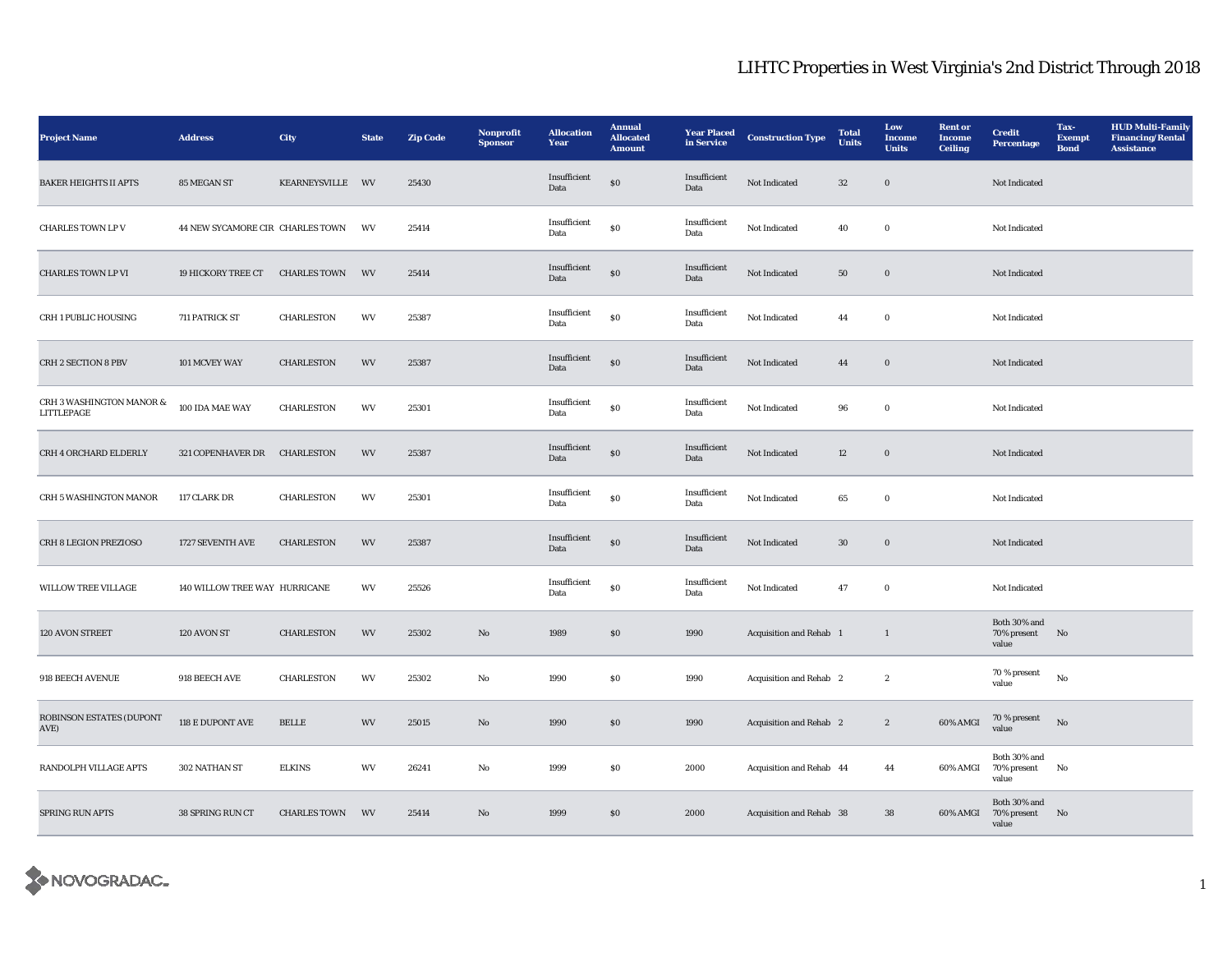| <b>Project Name</b>                              | <b>Address</b>                     | City                              | <b>State</b> | <b>Zip Code</b> | Nonprofit<br><b>Sponsor</b> | <b>Allocation</b><br>Year | <b>Annual</b><br><b>Allocated</b><br><b>Amount</b> | <b>Year Placed</b><br>in Service | <b>Construction Type</b>  | <b>Total</b><br><b>Units</b> | Low<br><b>Income</b><br><b>Units</b> | <b>Rent</b> or<br><b>Income</b><br><b>Ceiling</b> | <b>Credit</b><br><b>Percentage</b>               | Tax-<br><b>Exempt</b><br><b>Bond</b> | <b>HUD Multi-Family</b><br><b>Financing/Rental</b><br><b>Assistance</b> |
|--------------------------------------------------|------------------------------------|-----------------------------------|--------------|-----------------|-----------------------------|---------------------------|----------------------------------------------------|----------------------------------|---------------------------|------------------------------|--------------------------------------|---------------------------------------------------|--------------------------------------------------|--------------------------------------|-------------------------------------------------------------------------|
| <b>CATAWBA CLUB</b>                              | 9 CATAWBA DR                       | <b>BERKELEY</b><br><b>SPRINGS</b> | WV           | 25411           | $\mathbf{No}$               | 1999                      | \$0\$                                              | 2001                             | New Construction          | 64                           | 63                                   | 60% AMGI                                          | 70 % present<br>value                            | No                                   |                                                                         |
| <b>MAURY VILLAGE</b>                             | 101 MAURY LN                       | <b>HURRICANE</b>                  | WV           | 25526           | $\mathbf{N}\mathbf{o}$      | 2000                      | \$0\$                                              | 2001                             | Acquisition and Rehab 44  |                              | 44                                   | 60% AMGI                                          | Both 30% and<br>70% present<br>value             | No                                   |                                                                         |
| MILL CREEK LANDING APTS                          | <b>1 WISE ACRES DR</b>             | <b>CHARLESTON</b>                 | WV           | 25311           | No                          | 1999                      | <b>SO</b>                                          | 2001                             | <b>New Construction</b>   | 48                           | $\bf{0}$                             | 60% AMGI                                          | 70 % present<br>value                            | No                                   |                                                                         |
| POCATALICO VILLAGE                               | 2005 TERESA LN                     | <b>SISSONVILLE</b>                | WV           | 25320           | $\rm No$                    | 2000                      | \$0\$                                              | 2001                             | Acquisition and Rehab 38  |                              | ${\bf 38}$                           | 60% AMGI                                          | $30\,\%$ present<br>value                        | No                                   |                                                                         |
| <b>VICKERS PARKE APTS</b>                        | 316 AMANITA DR                     | SOUTH<br>CHARLESTON               | WV           | 25309           | No                          | 2000                      | $\$0$                                              | 2001                             | Acquisition and Rehab 40  |                              | $\bf{0}$                             | 60% AMGI                                          | 30 % present<br>value                            | $_{\rm No}$                          |                                                                         |
| <b>JOSHUA GARDENS APTS</b>                       | 214 JOSHUA DR                      | MARTINSBURG                       | WV           | 25404           | No                          | 2001                      | $\$0$                                              | 2002                             | Acquisition and Rehab 46  |                              | 46                                   |                                                   | Both 30% and<br>60% AMGI 70% present No<br>value |                                      |                                                                         |
| LYNNELLE LANDING APTS                            | $408$ LORETTA LN                   | SOUTH<br><b>CHARLESTON</b>        | WV           | 25309           | $\rm No$                    | 2001                      | ${\bf S0}$                                         | 2002                             | New Construction          | ${\bf 56}$                   | $\mathbf 0$                          | 60% AMGI                                          | $70$ % present value                             | No                                   |                                                                         |
| CHESTERFIELD VILLAGE                             | 5250 CHESTERFIELD<br>AVE           | <b>CHARLESTON</b>                 | WV           | 25304           | $\mathbf{N}\mathbf{o}$      | 2001                      | \$0\$                                              | 2003                             | New Construction          | 24                           | 24                                   | $60\%$ AMGI                                       | 70 % present<br>value                            | $\rm \bf No$                         |                                                                         |
| <b>DEER FOREST APTS</b>                          | <b>152 ENTERPRISE DR</b>           | <b>GASSAWAY</b>                   | WV           | 26624           | $\mathbf {No}$              | 2002                      | ${\bf S0}$                                         | 2003                             | New Construction          | $32\,$                       | $\mathbf 0$                          | 60% AMGI                                          | 70 % present<br>value                            | $_{\rm No}$                          |                                                                         |
| PERKINS PARKE APTS                               | 100 DREXEL PL                      | <b>CROSS LANES</b>                | WV           | 25313           | $\mathbf{N}\mathbf{o}$      | 2002                      | $\boldsymbol{\mathsf{S}}\boldsymbol{\mathsf{O}}$   | 2003                             | New Construction          | 56                           | $\boldsymbol{0}$                     | 60% AMGI                                          | $70\,\%$ present<br>value                        | No                                   |                                                                         |
| <b>SOUTHMOOR HILLS APTS</b>                      | 5019 KINGSWOOD DR                  | SOUTH<br><b>CHARLESTON</b>        | WV           | 25309           | No                          | 2003                      | $\$0$                                              | 2003                             | Acquisition and Rehab 162 |                              | 162                                  | 60% AMGI                                          | 30 % present<br>value                            | Yes                                  |                                                                         |
| <b>SUITE VIEW APTS</b>                           | <b>6 STE VIEW DR</b>               | <b>RIPLEY</b>                     | WV           | 25271           | $\mathbf{N}\mathbf{o}$      | 2001                      | \$0\$                                              | 2003                             | <b>New Construction</b>   | 50                           | 50                                   | 60% AMGI                                          | 70 % present<br>value                            | No                                   |                                                                         |
| YELLOWBUD PLACE                                  | 100 CALEDONIA<br><b>HEIGHTS RD</b> | MOOREFIELD                        | WV           | 26836           | No                          | 2001                      | \$0\$                                              | 2003                             | New Construction          | 50                           | 49                                   | 60% AMGI                                          | $70$ % present<br>value                          | No                                   |                                                                         |
| <b>CROSSROADS VILLAGE APTS</b><br><b>PHASE I</b> | 100 CROSSROADS VLG NITRO           |                                   | WV           | 25143           | No                          | 2002                      | \$0\$                                              | 2004                             | <b>New Construction</b>   | 48                           | 48                                   | 60% AMGI                                          | 70 % present<br>value                            | $\rm \bf No$                         |                                                                         |
| <b>JENNA LANDING APTS</b>                        | 308 JENNA WAY                      | <b>SISSONVILLE</b>                | WV           | 25320           | No                          | 2003                      | \$0\$                                              | 2004                             | <b>New Construction</b>   | 48                           | $\bf{0}$                             | 60% AMGI                                          | $70$ % present<br>value                          | No                                   |                                                                         |

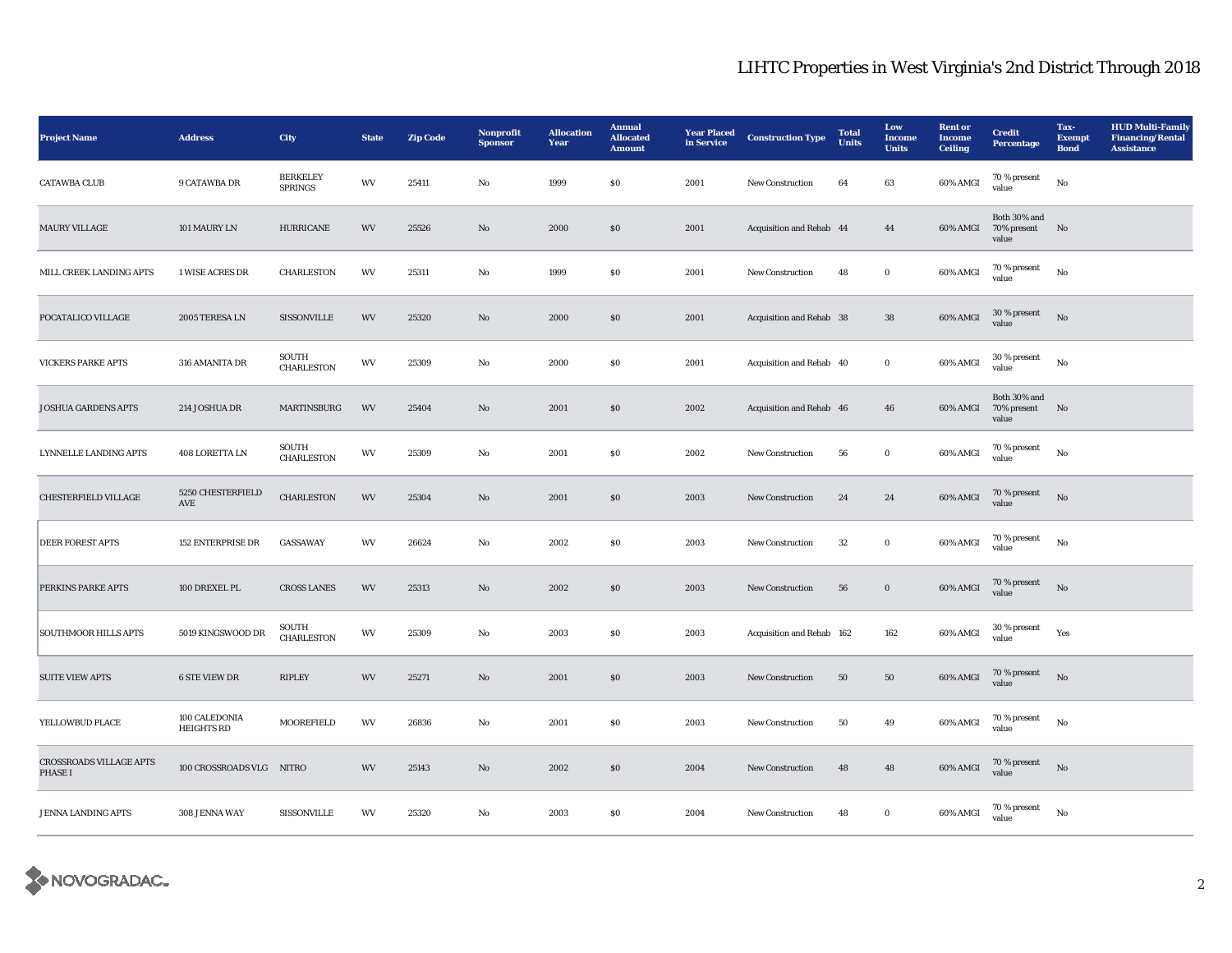| <b>Project Name</b>                      | <b>Address</b>                  | City                | <b>State</b> | <b>Zip Code</b> | <b>Nonprofit</b><br><b>Sponsor</b> | <b>Allocation</b><br>Year | <b>Annual</b><br><b>Allocated</b><br><b>Amount</b> | <b>Year Placed</b><br>in Service | <b>Construction Type</b>                    | <b>Total</b><br>Units | Low<br>Income<br><b>Units</b> | <b>Rent or</b><br><b>Income</b><br><b>Ceiling</b> | <b>Credit</b><br>Percentage                      | Tax-<br><b>Exempt</b><br><b>Bond</b> | <b>HUD Multi-Family</b><br><b>Financing/Rental</b><br><b>Assistance</b> |
|------------------------------------------|---------------------------------|---------------------|--------------|-----------------|------------------------------------|---------------------------|----------------------------------------------------|----------------------------------|---------------------------------------------|-----------------------|-------------------------------|---------------------------------------------------|--------------------------------------------------|--------------------------------------|-------------------------------------------------------------------------|
| MUIRWOOD GREENE LTD                      | <b>HC64</b>                     | <b>ROMNEY</b>       | WV           | 26757           | No                                 | 2002                      | \$0\$                                              | 2004                             | New Construction                            | 50                    | 49                            | 60% AMGI                                          | $70\,\%$ present<br>value                        | No                                   |                                                                         |
| KNOLLVIEW VILLAGE APTS                   | 571 MACCORKLE AVE<br>SW         | ST ALBANS           | WV           |                 | Yes                                | 2004                      | $\$0$                                              | 2005                             | New Construction                            | 48                    | 48                            | 60% AMGI                                          | $70\,\%$ present<br>value                        | $_{\rm No}$                          |                                                                         |
| <b>QUARRY GLENN APTS</b>                 | 32 QUARRY GLENN DR WESTON       |                     | WV           | 26452           | No                                 | 2004                      | \$0\$                                              | 2005                             | <b>New Construction</b>                     | 56                    | $\boldsymbol{0}$              | 60% AMGI                                          | 70 % present<br>value                            | No                                   |                                                                         |
| <b>VISTA VIEW APTS</b>                   | 1300 RENAISSANCE CIR CHARLESTON |                     | WV           | 25311           | No                                 | 2005                      | \$0\$                                              | 2006                             | Both New Construction $\,$ 333<br>and $A/R$ |                       | 331                           | 60% AMGI                                          | $30$ % present value                             | Yes                                  |                                                                         |
| CROSSROADS VILLAGE APTS<br>PHASE II      | 100 CROSSROADS VLG NITRO        |                     | WV           | 25143           | $\mathbf{N}\mathbf{o}$             | 2004                      | \$0\$                                              | 2006                             | New Construction                            | 26                    | 26                            | 60% AMGI                                          | 70 % present<br>value                            | $_{\rm No}$                          |                                                                         |
| <b>CARRIAGE HILL APTS</b>                | 101 SURREY TER                  | <b>ST ALBANS</b>    | WV           | 25177           | Yes                                | 2004                      | ${\bf S0}$                                         | 2006                             | New Construction                            | 50                    | 50                            | 60% AMGI                                          | 70 % present<br>value                            | $_{\rm No}$                          |                                                                         |
| <b>CHARLESTON REPLACEMENT</b><br>HOUSING | 700 PATRICK ST                  | <b>CHARLESTON</b>   | WV           | 25387           | Yes                                | 2005                      | $\boldsymbol{\mathsf{S}}\boldsymbol{\mathsf{O}}$   | 2007                             | New Construction                            | 44                    | 44                            | 60% AMGI                                          | $70\,\%$ present<br>value                        | No                                   |                                                                         |
| <b>ELK CROSSING APTS</b>                 | 1511 FRAME RD                   | <b>ELKVIEW</b>      | WV           | 25071           | No                                 | 2005                      | $\$0$                                              | 2007                             | New Construction                            | 32                    | $32\,$                        | 60% AMGI                                          | 70 % present<br>value                            | $_{\rm No}$                          |                                                                         |
| <b>MEG VILLAGE</b>                       | 1 MEG DR                        | SISSONVILLE         | WV           | 25320           | No                                 | 2006                      | $\$0$                                              | 2007                             | Acquisition and Rehab 44                    |                       | 44                            | 60% AMGI                                          | $30$ % present<br>value                          | No                                   |                                                                         |
| TRACE RIDGE APTS                         | 800 LORETTA LN                  | SOUTH<br>CHARLESTON | WV           | 25309           | No                                 | 2005                      | $\$0$                                              | 2007                             | New Construction                            | 48                    | $\bf{0}$                      | 60% AMGI                                          | 70 % present<br>value                            | No                                   |                                                                         |
| TYLER HEIGHTS APTS                       | 100 TYLER RIDGE RD              | <b>CROSS LANES</b>  | WV           | 25313           | $\mathbf{N}\mathbf{o}$             | 2005                      | \$0                                                | 2007                             | New Construction                            | 40                    | $\boldsymbol{0}$              | 60% AMGI                                          | 70 % present<br>value                            | $_{\rm No}$                          |                                                                         |
| <b>VALLEY VILLAGE APTS</b>               | 218 WARD RD                     | <b>ELKINS</b>       | WV           | 26241           | Yes                                | 2005                      | $\$0$                                              | 2007                             | New Construction                            | 48                    | 48                            | 60% AMGI                                          | 70 % present<br>value                            | No                                   |                                                                         |
| <b>ELLE BELLA VILLA</b>                  | 100 EVERETTE LN                 | <b>DUNBAR</b>       | WV           | 25064           |                                    | Insufficient<br>Data      | $\boldsymbol{\mathsf{S}}\boldsymbol{\mathsf{O}}$   | 2008                             | Not Indicated                               | 50                    | $\boldsymbol{0}$              |                                                   | 60% AMGI Not Indicated                           |                                      |                                                                         |
| <b>HUDSON PLACE APTS</b>                 | 100 HUDSON PL                   | RIPLEY              | WV           | 25271           |                                    | Insufficient<br>Data      | $\$0$                                              | 2009                             | Not Indicated                               | 44                    | $\bf{0}$                      |                                                   | 60% AMGI Not Indicated                           |                                      |                                                                         |
| <b>BAKER HEIGHTS APTS</b>                | 85 MEGAN ST                     | KEARNEYSVILLE WV    |              | 25430           | Yes                                | 2008                      | \$0\$                                              | 2010                             | Acquisition and Rehab 56                    |                       | 56                            |                                                   | Both 30% and<br>60% AMGI 70% present No<br>value |                                      |                                                                         |

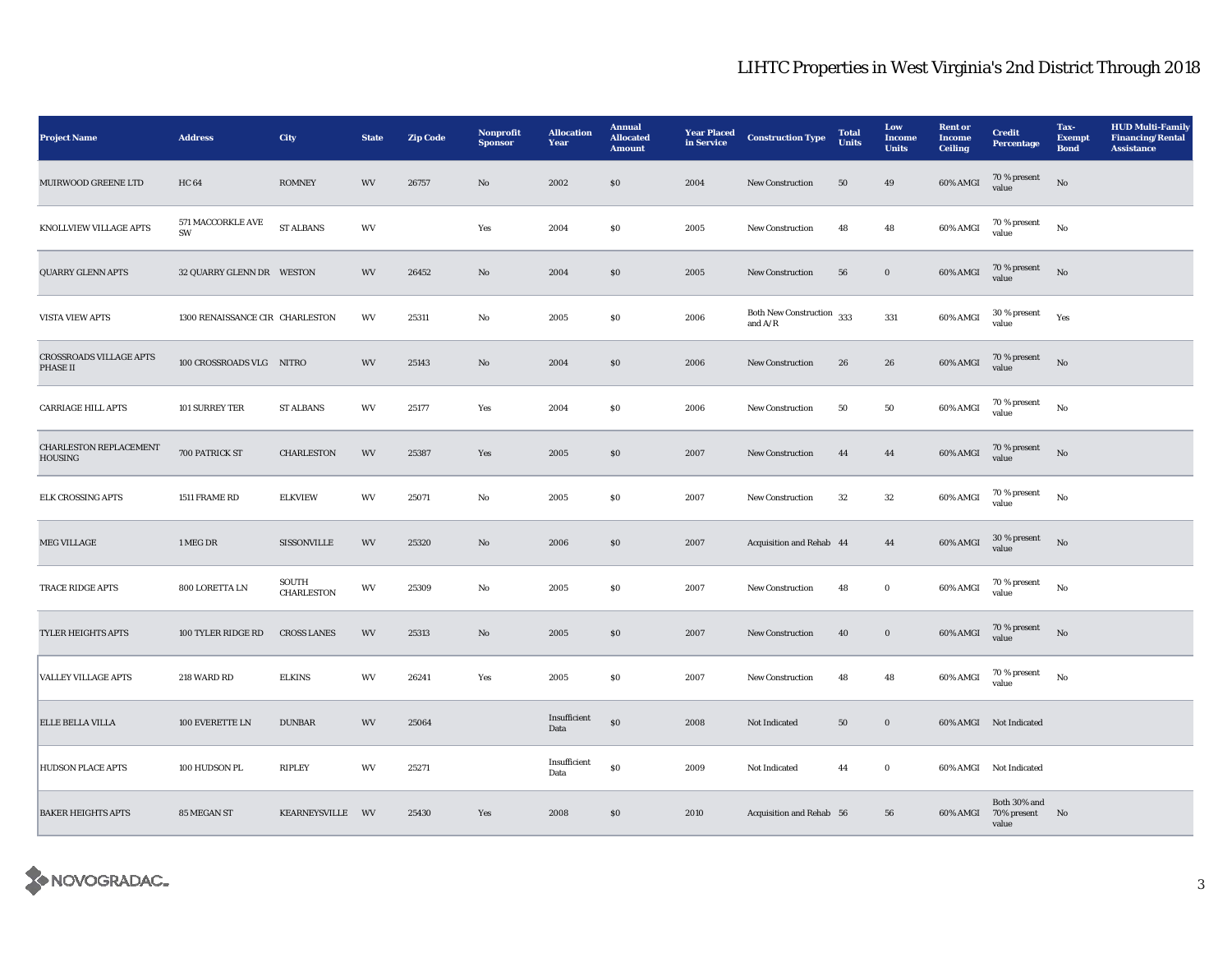| <b>Project Name</b>                           | <b>Address</b>                 | City                       | <b>State</b> | <b>Zip Code</b> | Nonprofit<br><b>Sponsor</b> | <b>Allocation</b><br>Year | <b>Annual</b><br><b>Allocated</b><br><b>Amount</b> | <b>Year Placed</b><br>in Service | <b>Construction Type</b>  | <b>Total</b><br>Units | Low<br><b>Income</b><br><b>Units</b> | <b>Rent or</b><br><b>Income</b><br>Ceiling | <b>Credit</b><br>Percentage          | Tax-<br><b>Exempt</b><br><b>Bond</b> | <b>HUD Multi-Family</b><br><b>Financing/Rental</b><br><b>Assistance</b> |
|-----------------------------------------------|--------------------------------|----------------------------|--------------|-----------------|-----------------------------|---------------------------|----------------------------------------------------|----------------------------------|---------------------------|-----------------------|--------------------------------------|--------------------------------------------|--------------------------------------|--------------------------------------|-------------------------------------------------------------------------|
| <b>CHELYAN VILLAGE APTS</b>                   | 205 APPALACHIAN ST             | <b>CABIN CREEK</b>         | WV           | 25035           | Yes                         | 2008                      | $\$0$                                              | 2010                             | Acquisition and Rehab 48  |                       | 48                                   | 60% AMGI                                   | Both 30% and<br>70% present<br>value | No                                   |                                                                         |
| <b>ELK VALLEY I</b>                           | 295 S PINCH RD                 | <b>ELKVIEW</b>             | <b>WV</b>    | 25071           | Yes                         | 2008                      | \$0                                                | 2010                             | Acquisition and Rehab 28  |                       | 28                                   | 60% AMGI                                   | Both 30% and<br>70% present<br>value | No                                   |                                                                         |
| WV PANHANDLE PORTFOLIO                        | <b>45 ABBINGTON CT</b>         | <b>BUNKER HILL</b>         | WV           | 25413           | Yes                         | 2010                      | \$802,119                                          | 2011                             | Acquisition and Rehab 305 |                       | 305                                  | 60% AMGI                                   | 30 % present<br>value                | No                                   |                                                                         |
| <b>HOMES OF LITTLEPAGE</b><br>TERRACE (CRH 6) | 100 MCVEY WAY                  | <b>CHARLESTON</b>          | WV           | 25387           | $\mathbf{N}\mathbf{o}$      | 2010                      | \$414,000                                          | 2011                             | <b>New Construction</b>   | 23                    | 23                                   | 60% AMGI                                   | $70\,\%$ present<br>value            | No                                   |                                                                         |
| <b>SENIOR TOWERS APTS</b>                     | 200 E STEPHEN ST               | MARTINSBURG                | WV           | 25401           | No                          | 2009                      | \$350,073                                          | 2011                             | Acquisition and Rehab 93  |                       | 91                                   | 60% AMGI                                   | $70$ % present<br>value              | No                                   |                                                                         |
| PATTON PLACE APTS                             | 3259 WINFIELD RD               | <b>WINFIELD</b>            | WV           | 25213           | $\mathbf{N}\mathbf{o}$      | 2010                      | \$132,624                                          | 2011                             | Acquisition and Rehab 32  |                       | $32\,$                               | $60\%$ AMGI                                | Both 30% and<br>70% present<br>value | No                                   |                                                                         |
| <b>APPLE TREE GARDENS APTS</b>                | 821 N MILDRED ST               | <b>RANSON</b>              | WV           | 25438           | Yes                         | 2011                      | \$0                                                | 2012                             | Acquisition and Rehab 93  |                       | 93                                   | 60% AMGI                                   | 30 % present<br>value                | No                                   | No                                                                      |
| <b>HOMES OF WASHINGTON</b><br>MANOR (CRH 5)   | 600 CLENDENIN ST               | <b>CHARLESTON</b>          | WV           |                 | Yes                         | Insufficient<br>Data      | $\$0$                                              | 2012                             | New Construction          | 74                    | 74                                   | 60% AMGI                                   | 30 % present<br>value                | Yes                                  | $\mathbf{No}$                                                           |
| <b>CHARLESTON REPLACEMENT</b><br>HOUSING #7   | 109 TIMOTHY WAY                | <b>CHARLESTON</b>          | WV           | 25387           | $\rm No$                    | 2012                      | \$466,000                                          | 2013                             | New Construction          | 28                    | 28                                   | 60% AMGI                                   | 70 % present<br>value                | $_{\rm No}$                          |                                                                         |
| FIRST WARD SCHOOL APTS                        | 1301 S DAVIS AVE               | <b>ELKINS</b>              | WV           | 26241           | Yes                         | 2011                      | \$336,130                                          | 2013                             | Acquisition and Rehab 16  |                       | 16                                   | 60% AMGI                                   | 70 % present<br>value                | No                                   |                                                                         |
| <b>GLENWOOD SCHOOL PLACE</b>                  | 810 GRANT ST                   | <b>CHARLESTON</b>          | WV           | 25302           | No                          | 2011                      | \$572,603                                          | 2013                             | Acquisition and Rehab 31  |                       | 31                                   | 60% AMGI                                   | 70 % present<br>value                | $_{\rm No}$                          |                                                                         |
| <b>J &amp; D RENTALS</b>                      | RR 1 BOX 75-2                  | WALKERSVILLE               | WV           | 26447           | No                          | 1991                      | \$0                                                | 1991                             | Acquisition and Rehab 1   |                       | $\mathbf{1}$                         |                                            | 70 % present<br>value                | $\mathbf{N}\mathbf{o}$               |                                                                         |
| ROBINSON ESTATES (GARDNER<br>AVE)             | 109 E GARDNER AVE              | <b>BELLE</b>               | WV           | 25015           | No                          | 1990                      | $\$0$                                              | 1991                             | Acquisition and Rehab 2   |                       | $\boldsymbol{2}$                     | 60% AMGI                                   | 70 % present<br>value                | $_{\rm No}$                          |                                                                         |
| <b>611 GARRETT ST APTS</b>                    | 611 GARRETT ST                 | SOUTH<br><b>CHARLESTON</b> | WV           | 25309           |                             | 1989                      | \$0                                                | 1991                             | Acquisition and Rehab 10  |                       | $9\,$                                | 60% AMGI                                   | Both 30% and<br>70% present<br>value | No                                   |                                                                         |
| <b>BRAMBLEWOOD APTS</b>                       | 31 BRAMBLEWOOD VLG GRANTSVILLE |                            | WV           | 26147           | No                          | 1991                      | \$0                                                | 1992                             | Acquisition and Rehab 30  |                       | 30                                   | 60% AMGI                                   | 30 % present<br>value                | $_{\rm No}$                          |                                                                         |

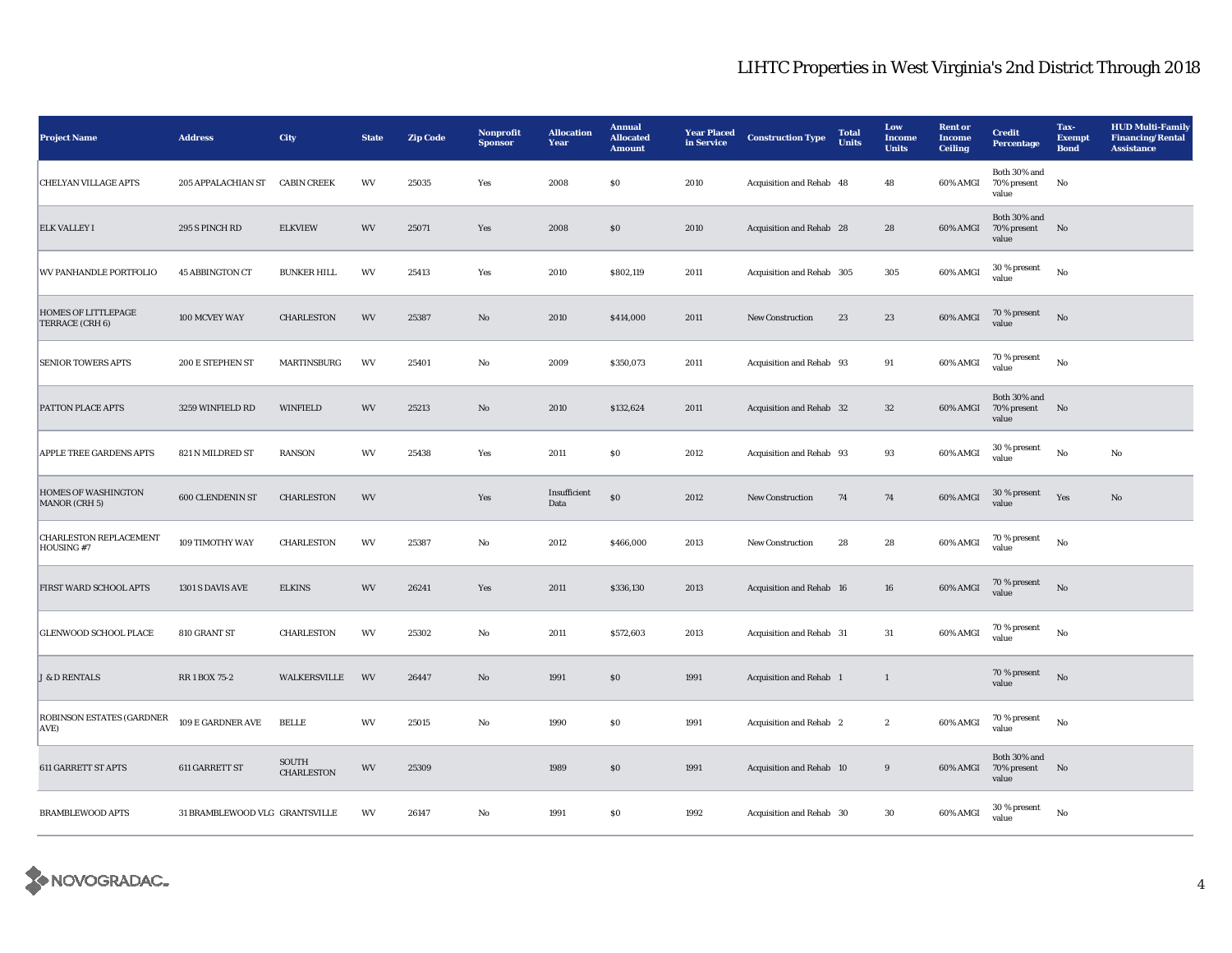| <b>Project Name</b>            | <b>Address</b>                     | City                     | <b>State</b> | <b>Zip Code</b> | Nonprofit<br><b>Sponsor</b> | <b>Allocation</b><br>Year | <b>Annual</b><br><b>Allocated</b><br><b>Amount</b> | <b>Year Placed</b><br>in Service | <b>Construction Type</b> | <b>Total</b><br>Units | Low<br><b>Income</b><br><b>Units</b> | <b>Rent or</b><br><b>Income</b><br><b>Ceiling</b> | <b>Credit</b><br><b>Percentage</b> | Tax-<br><b>Exempt</b><br><b>Bond</b> | <b>HUD Multi-Family</b><br><b>Financing/Rental</b><br><b>Assistance</b> |
|--------------------------------|------------------------------------|--------------------------|--------------|-----------------|-----------------------------|---------------------------|----------------------------------------------------|----------------------------------|--------------------------|-----------------------|--------------------------------------|---------------------------------------------------|------------------------------------|--------------------------------------|-------------------------------------------------------------------------|
| <b>CARTE STREET</b>            | 910 CARTE ST                       | <b>CHARLESTON</b>        | <b>WV</b>    | 25311           | $\mathbf{No}$               | 1992                      | $\$0$                                              | 1992                             | Acquisition and Rehab 2  |                       | $\boldsymbol{2}$                     |                                                   | 70 % present<br>value              | $_{\rm No}$                          |                                                                         |
| <b>LINDSEY TERRACE APTS</b>    | <b>11 ADVANTAGE DR</b>             | MARTINSBURG              | WV           | 25404           | No                          | 1991                      | $\$0$                                              | 1992                             | New Construction         | 40                    | 40                                   | 60% AMGI                                          | 30 % present<br>value              | $_{\rm No}$                          |                                                                         |
| <b>WESLEY VILLAGE APTS</b>     | 75 JENNINGS DR                     | MARTINSBURG              | WV           | 25404           | $\mathbf{No}$               | 1991                      | $\$0$                                              | 1992                             | New Construction         | 36                    | 36                                   | 60% AMGI                                          | $30$ % present<br>value            | $_{\rm No}$                          |                                                                         |
| <b>WOODBURY CORNERS APTS</b>   | 200 WOODBURY AVE                   | MARTINSBURG              | WV           | 25404           | $\rm No$                    | 1990                      | $\$0$                                              | 1992                             | New Construction         | 48                    | 48                                   | 60% AMGI                                          | 30 % present<br>value              | $_{\rm No}$                          |                                                                         |
| <b>MARLOWE GARDEN APTS</b>     | 65 BOWIE DR                        | <b>FALLING WATERS WV</b> |              | 25419           | $\rm No$                    | 1992                      | $\$0$                                              | 1993                             | New Construction         | $36\,$                | ${\bf 36}$                           | 60% AMGI                                          | 30 % present<br>value              | No                                   |                                                                         |
| <b>BRAXTON MANOR APTS II</b>   | 850 STATE ST                       | GASSAWAY                 | WV           | 26624           | No                          | 1993                      | $\$0$                                              | 1994                             | New Construction         | 24                    | 24                                   | 60% AMGI                                          | 30 % present<br>value              | $_{\rm No}$                          |                                                                         |
| WILLOW SPRING FARM APTS V      | 100 SYCAMORE CIR                   | <b>CHARLES TOWN</b>      | WV           | 25414           | $\mathbf{N}\mathbf{o}$      | 1993                      | \$0                                                | 1994                             | New Construction         | 40                    | 40                                   |                                                   | 30 % present<br>value              | $_{\rm No}$                          |                                                                         |
| <b>ELK VILLAGE APTS</b>        | 245 AIRPORT RD                     | <b>SUTTON</b>            | WV           | 26601           | No                          | 1994                      | $\$0$                                              | 1995                             | New Construction         | 25                    | $\bf 25$                             | 60% AMGI                                          | 30 % present<br>value              | $_{\rm No}$                          |                                                                         |
| <b>HIGH STREET</b>             | 621 N HIGH ST                      | MARTINSBURG              | WV           | 25404           | $\mathbf{N}\mathbf{o}$      | 1995                      | $\$0$                                              | 1995                             | Acquisition and Rehab 2  |                       | $\boldsymbol{2}$                     | 60% AMGI                                          | 70 % present<br>value              | $_{\rm No}$                          |                                                                         |
| <b>SMITHFIELD ESTATES</b>      | 26 SHIRLEY DR                      | <b>BUFFALO</b>           | WV           | 25033           | No                          | 1994                      | $\$0$                                              | 1995                             | New Construction         | 14                    | 14                                   | 60% AMGI                                          | $30$ % present<br>value            | $_{\rm No}$                          |                                                                         |
| TYGART VALLEY APTS             | 330 WILSON LN                      | <b>ELKINS</b>            | WV           | 26241           | $\mathbf{N}\mathbf{o}$      | 1994                      | \$0                                                | 1995                             | New Construction         | 32                    | 32                                   | 60% AMGI                                          | 30 % present<br>value              | $_{\rm No}$                          |                                                                         |
| <b>COTTAGES OF MARTINSBURG</b> | 17 COTTAGE RD                      | MARTINSBURG              | WV           | 25404           | No                          | 1995                      | $\$0$                                              | 1997                             | New Construction         | 120                   | 120                                  |                                                   | 70 % present<br>value              | $_{\rm No}$                          |                                                                         |
| MAPLEWOOD APTS                 | PO BOX 562                         | $\mathbf{POCA}$          | <b>WV</b>    | 25159           | $\rm No$                    | 1996                      | $\$0$                                              | 1997                             | Acquisition and Rehab 48 |                       | $\mathbf 0$                          | $60\%$ AMGI                                       | $30\,\%$ present<br>value          | $\rm No$                             |                                                                         |
| MARTINS LANDING PHASE I        | 2101 MARTINS<br><b>LANDING CIR</b> | MARTINSBURG              | WV           | 25401           | $_{\rm No}$                 | 1995                      | $\$0$                                              | 1997                             | New Construction         | 164                   | 164                                  | 60% AMGI                                          | $70$ % present<br>value            | $_{\rm No}$                          |                                                                         |
| <b>MARTINS LANDING II</b>      | 2100 MARTINS<br><b>LANDING CIR</b> | MARTINSBURG              | WV           | 25401           | $\mathbf{N}\mathbf{o}$      | 1995                      | $\$0$                                              | 1997                             | New Construction         | 40                    | 40                                   | 60% AMGI                                          | 70 % present<br>value              | No                                   |                                                                         |

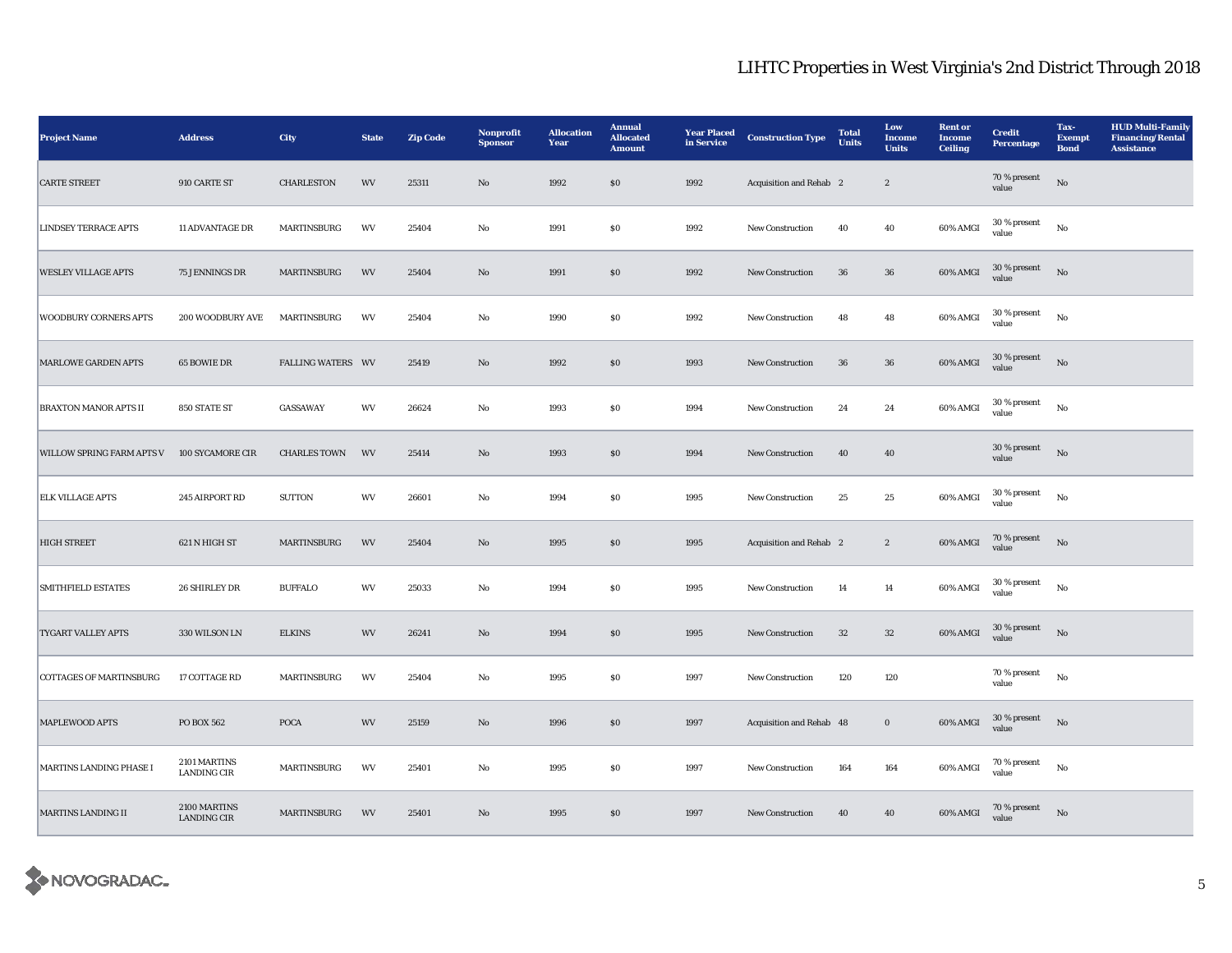| <b>Project Name</b>                       | <b>Address</b>                        | City                 | <b>State</b> | <b>Zip Code</b> | Nonprofit<br><b>Sponsor</b> | <b>Allocation</b><br>Year | <b>Annual</b><br><b>Allocated</b><br><b>Amount</b> | <b>Year Placed</b><br>in Service | <b>Construction Type</b> | <b>Total</b><br>Units | Low<br><b>Income</b><br><b>Units</b> | <b>Rent</b> or<br><b>Income</b><br><b>Ceiling</b> | <b>Credit</b><br>Percentage             | Tax-<br><b>Exempt</b><br><b>Bond</b> | <b>HUD Multi-Family</b><br><b>Financing/Rental</b><br><b>Assistance</b> |
|-------------------------------------------|---------------------------------------|----------------------|--------------|-----------------|-----------------------------|---------------------------|----------------------------------------------------|----------------------------------|--------------------------|-----------------------|--------------------------------------|---------------------------------------------------|-----------------------------------------|--------------------------------------|-------------------------------------------------------------------------|
| PATRICK HENRY APTS                        | <b>236 PATRICK HENRY</b><br>WAY       | <b>CHARLES TOWN</b>  | WV           | 25414           | No                          | 1996                      | $\$0$                                              | 1997                             | Acquisition and Rehab 50 |                       | 50                                   | 60% AMGI                                          | 30 % present<br>value                   | $_{\rm No}$                          |                                                                         |
| CRANES MEADOW APTS PHASE I 229 AUTUMN DR  |                                       | <b>RANSON</b>        | WV           | 25438           | Yes                         | 1996                      | $\$0$                                              | 1998                             | <b>New Construction</b>  | 64                    | 64                                   | 60% AMGI                                          | 70 % present<br>value                   | $\rm \bf No$                         |                                                                         |
| POLO GREENE TOWN HOMES                    | 10 WORTHY DR                          | <b>MARTINSBURG</b>   | WV           | 25401           | Yes                         | 1996                      | $\$0$                                              | 1998                             | New Construction         | 64                    | 64                                   | 60% AMGI                                          | $70$ % present<br>value                 | No                                   |                                                                         |
| <b>ROBERTS GARDENS</b>                    | <b>406 ROBERTS DR</b>                 | MARTINSBURG          | WV           |                 | $\mathbf{N}\mathbf{o}$      | 1997                      | ${\bf S0}$                                         | 1998                             | Acquisition and Rehab 64 |                       | 64                                   | 60% AMGI                                          | Both 30% and<br>70% present No<br>value |                                      |                                                                         |
| SABLE POINT PHASE I                       | 145 SABLE POINT DR                    | <b>HURRICANE</b>     | WV           | 25526           | Yes                         | 1996                      | ${\bf S0}$                                         | 1998                             | New Construction         | 80                    | 80                                   | 60% AMGI                                          | 70 % present<br>value                   | $_{\rm No}$                          |                                                                         |
| <b>TIMBERLEAF ESTATES</b>                 | 203 TIMBERLEAF LN                     | <b>MARTINSBURG</b>   | WV           | 25401           | Yes                         | 1996                      | $\$0$                                              | 1998                             | New Construction         | 54                    | 54                                   | 60% AMGI                                          | $70\,\%$ present<br>value               | $\rm \bf No$                         |                                                                         |
| <b>ASHTON POINTE APTS</b>                 | PO BOX 23                             | <b>ELIZABETH</b>     | WV           | 26143           | No                          | 1998                      | \$0\$                                              | 1999                             | Acquisition and Rehab 30 |                       | $30\,$                               | 60% AMGI                                          | 30 % present<br>value                   | No                                   |                                                                         |
| <b>BERKELEY SQUARE APTS</b>               | 154 JENNINGS DR                       | MARTINSBURG          | WV           | 25404           | No                          | 1998                      | \$0                                                | 1999                             | Acquisition and Rehab 64 |                       | 64                                   | 60% AMGI                                          | Both 30% and<br>70% present No<br>value |                                      |                                                                         |
| <b>BOLIVAR COURT APTS</b>                 | 501 BOLIVAR CT                        | <b>HARPERS FERRY</b> | WV           | 25425           | No                          | 1998                      | \$0\$                                              | 1999                             | Acquisition and Rehab 34 |                       | 34                                   |                                                   | Both 30% and<br>70% present<br>value    | No                                   |                                                                         |
| CRANES MEADOW APTS PHASE II 229 AUTUMN DR |                                       | <b>RANSON</b>        | WV           | 25438           | No                          | 1997                      | \$0\$                                              | 1999                             | <b>New Construction</b>  | 50                    | 50                                   | 60% AMGI                                          | 70 % present<br>value                   | $_{\rm No}$                          |                                                                         |
| <b>HART HOUSE APTS</b>                    | 400 CHURCH ST                         | <b>SPENCER</b>       | WV           | 25276           | $\mathbf{No}$               | 1997                      | $\$0$                                              | 1999                             | Acquisition and Rehab 20 |                       | 20                                   | 60% AMGI                                          | 30 % present<br>value                   | No                                   |                                                                         |
| <b>SABLE POINT PHASE II</b>               | 145 SABLE POINT DR                    | <b>HURRICANE</b>     | WV           | 25526           | No                          | 1997                      | \$0                                                | 1999                             | <b>New Construction</b>  | 64                    | 64                                   | 60% AMGI                                          | $70$ % present<br>value                 | No                                   |                                                                         |
| <b>SHEPHERDS GLEN APTS</b>                | 15 PHEASANT RIDGE CT SHEPHERDSTOWN WV |                      |              | 25443           | $_{\rm No}$                 | 1998                      | \$0\$                                              | 1999                             | Acquisition and Rehab 44 |                       | 44                                   | 60% AMGI                                          | Both 30% and<br>70% present<br>value    | No                                   |                                                                         |
| <b>UPPER FALLS LANDING APTS</b>           | 1300 THIRD AVE W                      | <b>MONTGOMERY</b>    | WV           | 25136           | No                          | 1998                      | \$0\$                                              | 1999                             | <b>New Construction</b>  | 24                    | 24                                   | 60% AMGI                                          | 30 % present<br>value                   | No                                   |                                                                         |
| <b>WASHINGTON MEWS</b>                    | 216 FORBES DR                         | MARTINSBURG          | WV           | 25404           | No                          | 1997                      | \$0\$                                              | 1999                             | <b>New Construction</b>  | 50                    | 50                                   | 60% AMGI                                          | $70$ % present<br>value                 | No                                   |                                                                         |

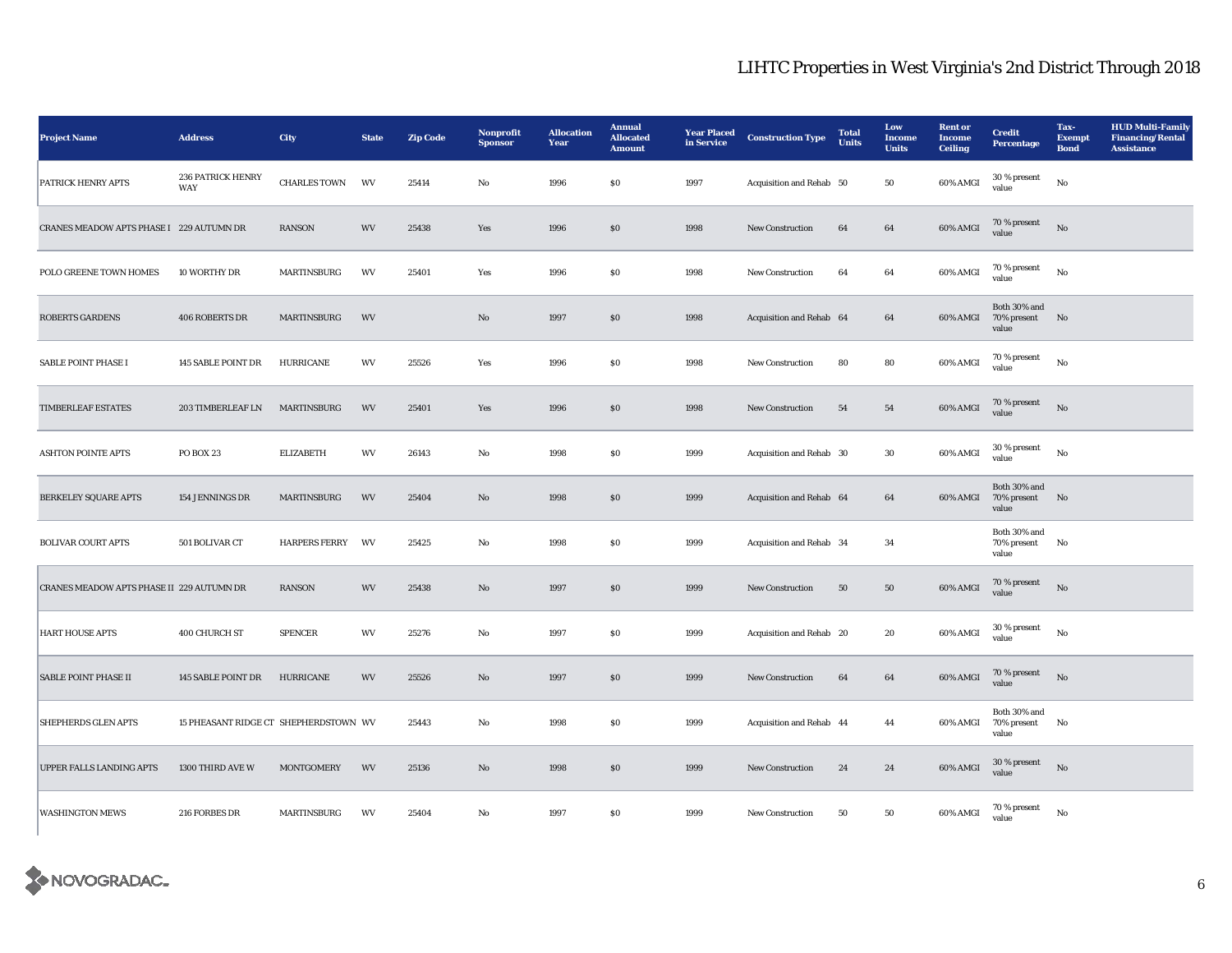| <b>Project Name</b>                                                                | <b>Address</b>                  | City              | <b>State</b> | <b>Zip Code</b> | Nonprofit<br><b>Sponsor</b> | <b>Allocation</b><br>Year | <b>Annual</b><br><b>Allocated</b><br><b>Amount</b> | <b>Year Placed</b><br>in Service | <b>Construction Type</b>  | <b>Total</b><br><b>Units</b> | Low<br><b>Income</b><br><b>Units</b> | <b>Rent or</b><br><b>Income</b><br><b>Ceiling</b> | <b>Credit</b><br>Percentage             | Tax-<br><b>Exempt</b><br><b>Bond</b> | <b>HUD Multi-Family</b><br><b>Financing/Rental</b><br><b>Assistance</b> |
|------------------------------------------------------------------------------------|---------------------------------|-------------------|--------------|-----------------|-----------------------------|---------------------------|----------------------------------------------------|----------------------------------|---------------------------|------------------------------|--------------------------------------|---------------------------------------------------|-----------------------------------------|--------------------------------------|-------------------------------------------------------------------------|
| <b>BRITTANY POINT</b>                                                              | 3245 WINFIELD RD                | <b>WINFIELD</b>   | WV           | 25213           | No                          | 1998                      | \$0\$                                              | 2000                             | <b>New Construction</b>   | 56                           | 56                                   | 60% AMGI                                          | 70 % present<br>value                   | No                                   |                                                                         |
| <b>LOWE GARDENS APTS</b>                                                           | 350 S CHURCH ST                 | SHEPHERDSTOWN WV  |              | 25443           | No                          | 2011                      | \$117,782                                          | 2013                             | Acquisition and Rehab 24  |                              | 24                                   | 60% AMGI                                          | Both 30% and<br>70% present<br>value    | No                                   |                                                                         |
| <b>WILLOW TREE II</b>                                                              | 166 WILLOW TREE WAY HURRICANE   |                   | WV           | 25526           | Yes                         | 2008                      | \$545,786                                          | 2013                             | <b>New Construction</b>   | 48                           | 48                                   | 60% AMGI                                          | 70 % present<br>value                   | No                                   |                                                                         |
| <b>ELK VALLEY II APTS</b>                                                          | 301 S PINCH RD                  | <b>ELKVIEW</b>    | WV           | 25071           | Yes                         | 2012                      | \$302,880                                          | 2014                             | Acquisition and Rehab 32  |                              | $\bf{0}$                             | 60% AMGI                                          | Both 30% and<br>70% present<br>value    | No                                   |                                                                         |
| <b>ELK VALLEY II APTS</b>                                                          | 307 S PINCH RD                  | <b>ELKVIEW</b>    | WV           | 25071           | No                          | 2012                      | \$543,096                                          | 2014                             | <b>New Construction</b>   | $\bf{0}$                     | $\mathbf{0}$                         | 60% AMGI                                          | 70 % present<br>value                   | No                                   |                                                                         |
| <b>FAIRFAX GARDENS</b>                                                             | 101 FAIRFAX CT                  | <b>RIPLEY</b>     | WV           | 25271           | Yes                         | 2012                      | \$233,367                                          | 2014                             | Acquisition and Rehab 18  |                              | $\bf{0}$                             | 60% AMGI                                          | Both 30% and<br>70% present<br>value    | No                                   |                                                                         |
| <b>GREYSTONE &amp; LEGION</b><br><b>TOWNHOMES</b>                                  | 1904 WASHINGTON ST<br>W         | <b>CHARLESTON</b> | WV           | 25387           | Yes                         | 2012                      | \$610,000                                          | 2014                             | <b>New Construction</b>   | $\bf{0}$                     | $\boldsymbol{0}$                     | 60% AMGI                                          | 70 % present<br>value                   | No                                   |                                                                         |
| MAPLEWOOD II APARTMENTS                                                            | 1 - 87 SARGENT SQUARE POCA      |                   | WV           | 25311           | No                          | 2013                      | \$247,096                                          | 2015                             | Acquisition and Rehab 48  |                              | 48                                   | 60% AMGI                                          | Both $30\%$ and<br>70% present<br>value | No                                   |                                                                         |
| MARTIN'S LANDING APARTMENT 2100 MARTIN'S<br>HOMES AND TIMBERLEAF<br><b>ESTATES</b> | <b>LANDING CIRCLE</b>           | MARTINSBURG       | WV           | 25401           | $\mathbf{N}\mathbf{o}$      | 2016                      | \$795,138                                          | 2015                             | Acquisition and Rehab 257 |                              | 257                                  | 60% AMGI                                          | 30 % present<br>value                   | Yes                                  |                                                                         |
| PRINGLE HOUSE                                                                      | <b>405 STATE ROUTE 20</b>       | <b>BUCKHANNON</b> | WV           | 26201           | No                          | 2013                      | \$632,000                                          | 2015                             | <b>New Construction</b>   | 40                           | 40                                   | 60% AMGI                                          | 70 % present<br>value                   | No                                   |                                                                         |
| <b>SHREWSBURY VILLAGE</b>                                                          | 502 DICKINSON STREET CHARLESTON |                   | WV           | 25301           | $\mathbf{N}\mathbf{o}$      | 2013                      | \$600,816                                          | 2015                             | New Construction          | 32                           | $32\,$                               | 60% AMGI                                          | 70 % present<br>value                   | $\rm \bf No$                         |                                                                         |
| <b>SUNNY BUCK GARDENS</b>                                                          | 43 ELM MEADOWS WAY BUCKHANNON   |                   | WV           | 26201           | No                          | 2014                      | \$618,868                                          | 2016                             | New Construction          | 42                           | 42                                   | 60% AMGI                                          | 70 % present<br>value                   | No                                   | No                                                                      |
| SUTTON SCHOOL APARTMENTS 411 NORTH HILL ROAD SUTTON                                |                                 |                   | WV           | 26601           | Yes                         | 2014                      | \$448,655                                          | 2016                             | Acquisition and Rehab 23  |                              | 23                                   | 60% AMGI                                          | 70 % present<br>value                   | No                                   | $\mathbf{N}\mathbf{o}$                                                  |
| <b>WESTON COMMONS</b>                                                              | <b>650 CRAIG STREET</b>         | <b>WESTON</b>     | WV           | 26452           | Yes                         | 2014                      | \$382,664                                          | 2016                             | Acquisition and Rehab 48  |                              | 48                                   | 60% AMGI                                          | Both 30% and<br>70% present<br>value    | No                                   | No                                                                      |
| <b>WOODYARD GREENE</b>                                                             | <b>56 PIONEER CIRCLE</b>        | <b>ELIZABETH</b>  | WV           | 26143           | No                          | 2014                      | \$541,742                                          | 2016                             | <b>New Construction</b>   | 30                           | 30                                   | 60% AMGI                                          | $70$ % present<br>value                 | $\mathbf{N}\mathbf{o}$               | No                                                                      |